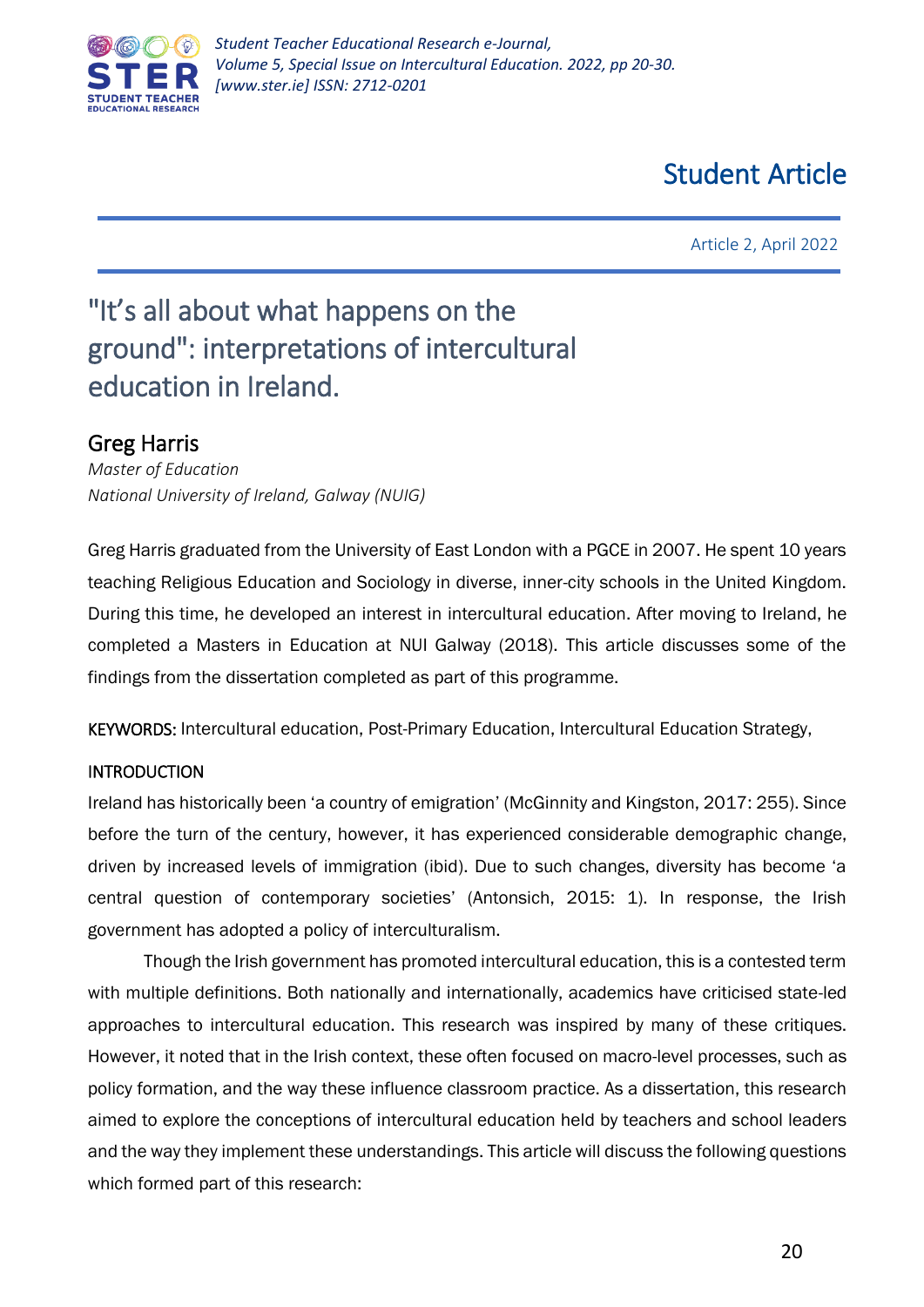

- How do teachers and school leaders view intercultural education?
- Does intercultural policy influence the beliefs of teachers and school leaders?

This research was carried out in two schools in Ireland. These will be referred to as School A and School B.

### CONTEXT

The most recent iteration of the Irish government's approach to intercultural education is presented in the *Intercultural Education Strategy* (*IES*) (DES, 2010). The National Council for Curriculum and Assessment (NCCA), a body which influenced the *IES,* states that Ireland has rejected multiculturalism where "different cultures live side by side without much interaction" (NCCA 2018: i) in favour of interculturalism where "people of different cultures…engage with each other and learn from each other" (NCCA, 2018: i-ii).

The *IES* instructs schools to "welcome diversity and appreciate the opportunities it affords" (ibid: 59) and to "promote intercultural education so that it becomes the norm" (ibid: 52). A number of actions are suggested to support this, such as requiring education providers to have specific rules on racism and stereotyping in their behaviour policies; making modules on intercultural education part of all Initial Teacher Education (ITE) programmes; and providing professional development courses on intercultural education for existing teachers (ibid: 59-60).

Though the *IES*' focus on equality and inclusion (the words are used 42 and 28 times in the Strategy respectively) is laudable, the Irish approach to interculturalism has been subject to criticism. Bryan argues that intercultural education is an ineffectual add-on and that some teachers' attitudes are inimical to its proper practice (Bryan, 2010). Further, she argues that Irish intercultural policy "masks relationships of power in society" and prevents social justice (Bryan, 2009: 298) by focusing on tokenistic celebrations of diversity whilst keeping a serious discussion of white privilege and societal power structures out of the classroom. As such, it not only fails to address social justice but also "brilliantly disguises, power relations between majoritised and minoritised groups" (Bryan, 2010: 254).

The quoted document (*Intercultural Education in the Post-Primary School* (NCCA, 2018)) is one of the policy documents which informed the *IES* (DES, 2010: 23-4).

This form of interculturalism, which focuses on the celebration of diversity rather than on social justice, is very close to what Fanning called 'weak multiculturalism' (Fanning, 2012: 223). For Bryan, "macro processes operating at the level of Irish state policy" (ibid) "constrain" (Bryan and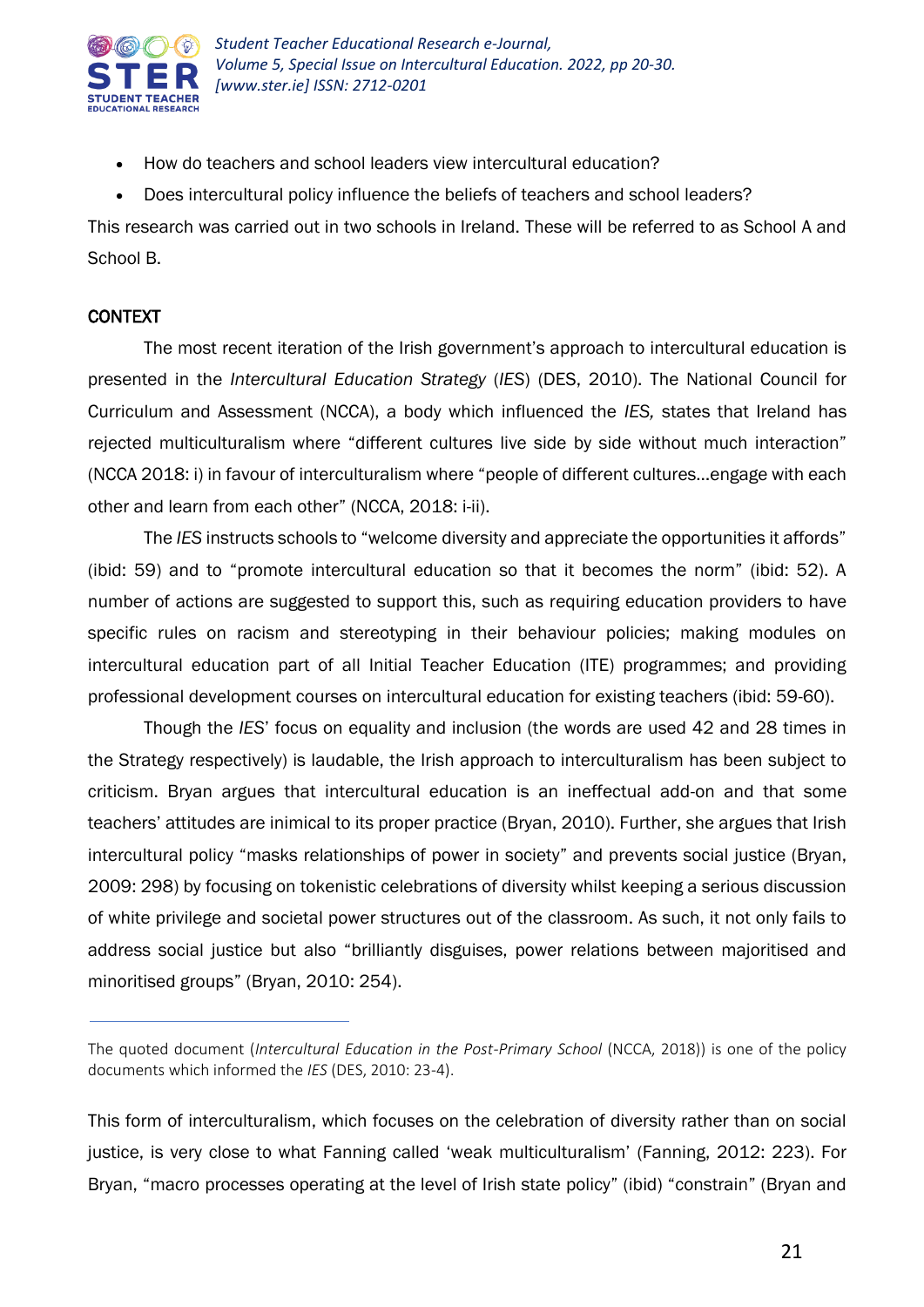

Bracken, 2011: 120), "frame" (Bryan, 2010: 262) and inform (Bryan, 2009: 300) school level approaches to diversity, inequality and racism.

Bryan's critique of Irish policy mirrors much international criticism of common approaches to intercultural education. Current intercultural education practices have been criticised as being an "add on" in the USA (Sleeter, 2017: 158), UK (Bhopal and Rhamie, 2014: 309) and Australia (Mills and Ballantyne, 2010: 447). Further, Gorski argues that:

> *any framework for intercultural education that does not have as its central and overriding premise a commitment to the establishment and maintenance of an equitable and just world can be seen as a tool, however well-intentioned, of an educational colonization in which inequity and injustice are reproduced under the guise of interculturalism (Gorski, 2008, 517)*

This criticism is reminiscent of Critical Race Theory, which argues that liberal approaches to social justice offer "no mechanism" (Ladson-Billings, 1998: 12) to overcome the systematic white privilege inherent in society. Concerns about intercultural education do not only reside in the area of policy. There is a wealth of international literature suggesting that teachers hold negative and/or limited attitudes towards intercultural education. Though it is difficult to summarise this research, some of the main themes arising from it are:

- Teachers may be hostile towards the goals of intercultural education (Sleeter, 2017; Solomona, Portelli, Daniel and Campbell, 2006) and see attempts to address injustice as an attack on their whiteness (Picower, 2009: 205)
- Teachers may have "simplistic views of diversity that highlights the celebratory rather that the critical or transformatory approaches" to intercultural education (Schoorman and Bogotch, 2010: 1042).

This research shares the concerns Bryan has raised about the type of intercultural education promulgated by the *IES* and believes that a more transformative approach is necessary to tackle inequality in society. Though Bryan's work suggests intercultural policies affect classroom practice, this research wanted to explore the extent to which policy influenced teachers' beliefs about intercultural education. Further, the existing literature often focuses on pre-service teachers, and this leaves a gap in the literature both nationally and internationally. This research aimed to explore the way teachers and school leaders shape the way intercultural education is understood, which in turn would affect the way national intercultural education policy was implemented.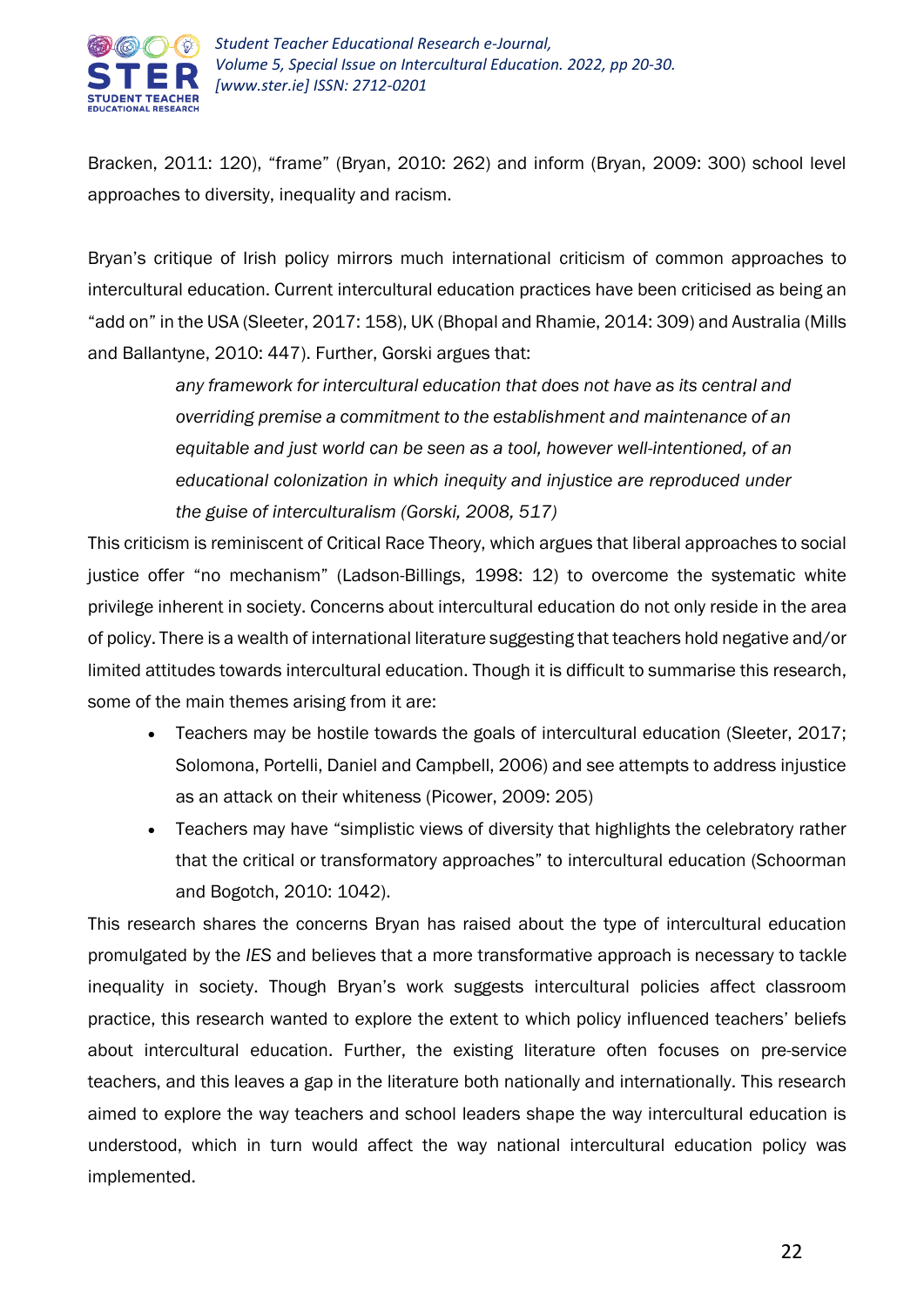

#### **METHODOLOGY**

As the study aimed to investigate the conceptualisations of intercultural education held by teachers and school leaders, a mixed methods research design was employed, consisting of a questionnaire (with teachers) and two in-depth semi-structured interviews (with school leaders). The questionnaire had both a qualitative and quantitative element. The quantitative element of the questionnaire was based upon Pohan and Aguilar's (2001: 178-80) personal and professional beliefs about diversity scales, which aim to measure teachers' beliefs about diversity in both a "personal sense" and "within a professional, educational context" (ibid: 161). Though the data from the scale will be touched on briefly, the main questions of interest to this article were two open-ended questions which asked respondents to describe what they felt intercultural education meant and how they implemented it in their lessons. Participants were not given examples of what intercultural pedagogy involves in the hope of gaining a sense of their understandings of what this might look like. As well as collecting demographic data from the participants, there were also two questions that asked respondents to rate their knowledge of intercultural policy and their comfort teaching interculturally, using a Likert scale.

Individual interviews were conducted with two post-primary school leaders, the Principal of School A and the Deputy Principal of School B. A semi-structured interview approach facilitated the treatment of the school leader interviewees as insightful collaborators (Marvasti and Freie, 2017: 625), which was important given their experience working in diverse schools. The semistructured interview approach also allowed the interviewees to talk at length, in their own style, about the research topic (Bryman, 2012: 470). Both data collection instruments were piloted, resulting in some small changes to the order of the items in the interview schedule. No changes were made to the questionnaire. With the aim of maximising the response rate, all staff in both schools were invited to complete the questionnaire. 22 teachers (16 from School A, 6 from School B) responded to the survey, representing roughly a third of the target population.

For the interviews, purposive sampling was used. This is where particular individuals are invited to participate in the study. This was seen as appropriate because the school leaders selected were "knowledgeable people" (Cohen, Manion and Morrison, 2011: 156-157) regarding intercultural education in their schools. The two interviews were roughly 30 minutes in duration. Interviews were audio-recorded with the participants' permission, and transcribed verbatim. Qualitative data from the questionnaire and the interviews were analysed using some grounded theory coding techniques (Glaser and Strauss, 1967; Charmaz, 2014).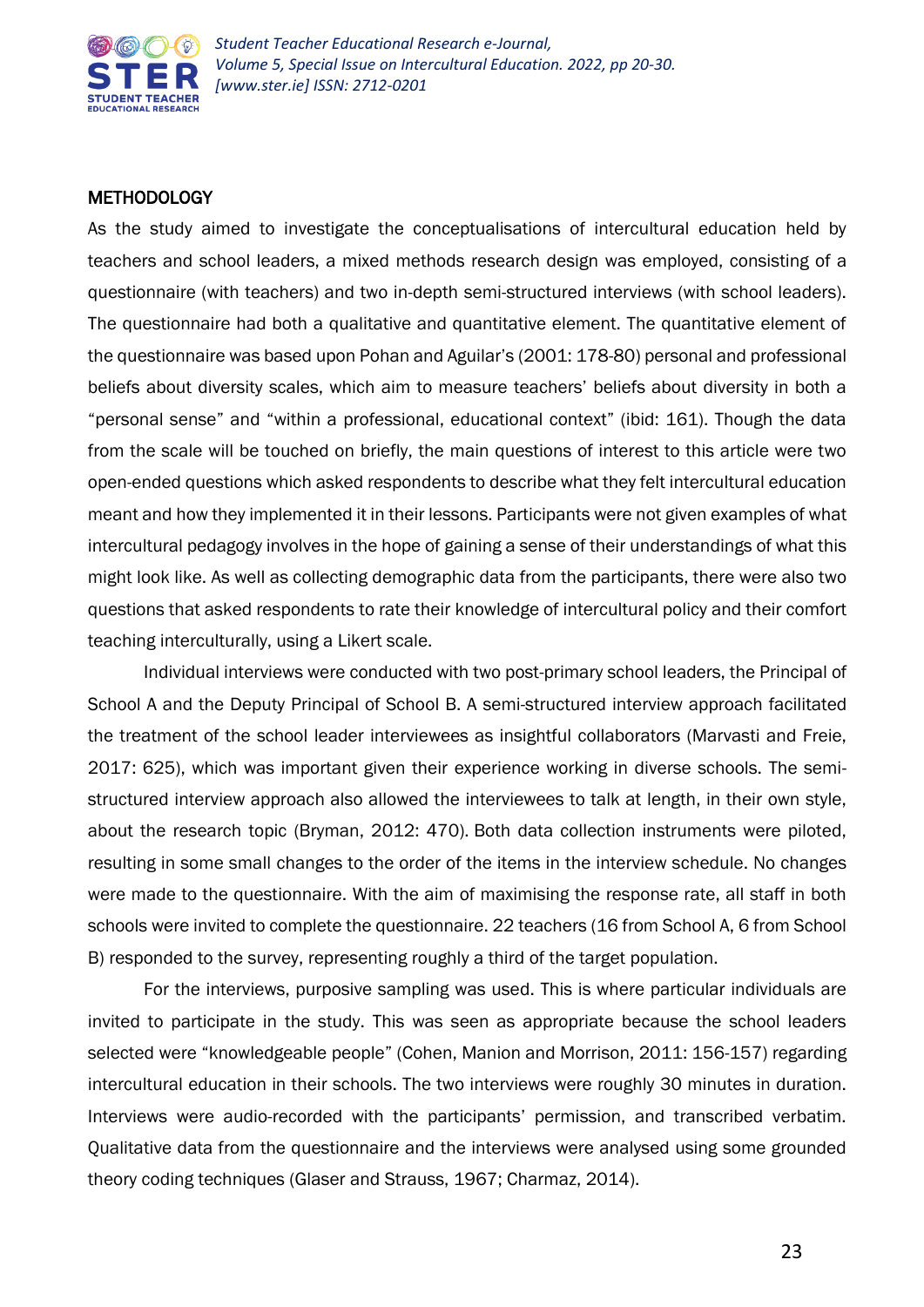

#### FINDINGS AND DISCUSSION

There were three main findings of relevance to this article. These were:

- 1. Teachers who participated in this study were relatively open to diversity.
- 2. Most of these teachers spoke about intercultural education in terms of celebrating and recognising cultures. Some teachers conflated intercultural education with teaching a diverse student body.
- 3. The school leaders interviewed suggested that national intercultural policies have little effect on the way intercultural education is carried out in their schools.

The first of these will not be discussed in detail here. Despite this, it is important to note that from quantitative data gathered using Pohan and Aguilar's scale, teachers showed high levels of openness and acceptance in the majority of subcategories. The participants were, however, less open in professional than personal contexts, which could suggest some reluctance towards intercultural teaching practices.

In the qualitative data gathered, both teachers and school leaders mainly expressed views supporting the kind of 'weak multiculturalism' (Fanning, 2012: 223) found in the *IES*. When discussing the meaning of intercultural education, teachers highlighted the importance of respecting and acknowledging the importance of different cultures.

> For me, it means that in an educational setting... all different types of *diversity and cultures are recognised and respected by all.* (Questionnaire respondent 6, School A)

For some, this was closely connected to beliefs about equality and integration:

*To me, it's teaching to the diverse audience that present from a vast array of cultures and beliefs in today's Irish classrooms, in an environment of*  equality. (Questionnaire respondent 1, School A).

*It means acknowledging and integrating different cultures in the classroom* (Questionnaire respondent 4, School A)

Respect, recognition, acknowledgement and equality were identified as important parts of intercultural education and, therefore, some teachers saw their role as helping students to understand 'other' cultures.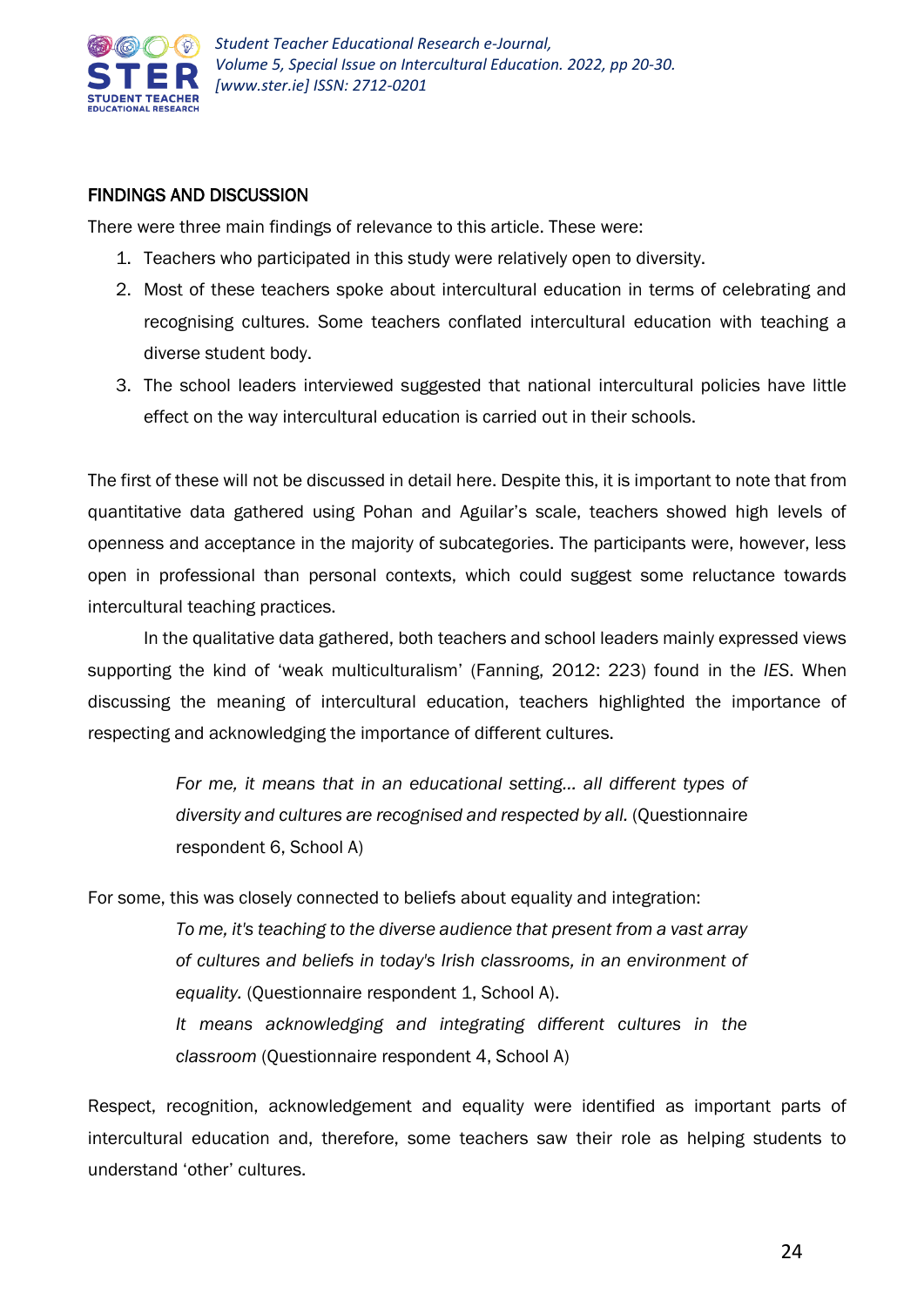

The school leaders' understandings of intercultural education centred on celebrating and recognising difference with the aim of increasing students' mutual understanding. This was clear from the way they described what intercultural education is ("I suppose that all cultures are celebrated" (School A Principal)) and the intercultural activities they described. Describing their school's annual International Day, School B Deputy Principal said:

*… it's a really fantastic day here in school… On that day we also have our awards day for the year because we think that that fits in really well, do you know, it's a celebration of culture, diversity, food, clothing and then to end the day on a celebration of everything that went well throughout the year.* (School

B Deputy Principal)

Further, the School B Deputy Principal reported that students loved representing where they came from, suggesting they appreciated this interpretation of intercultural education.

There were, however, some elements of transformative interculturalism in the school leaders' comments. This was particularly present in comments made by the School B Deputy Principal about the way certain groups interests (particularly the Travelling community) are not promoted by the education system. School B has also completed the Yellow Flag Program which is indicative of a transformative approach to intercultural education. Despite this, celebration and recognition were still dominant ways in which they talked about intercultural education.

Though most teachers' views on intercultural education focused on celebration and recognition, some teachers lacked a basic understanding of intercultural education. A number of teachers' questionnaire responses described intercultural education as "*teaching students from many cultures*" (Questionnaire respondent 11, School A), or similar.

These findings echo studies that suggest that where teachers are responsive to intercultural education, they adopt a celebratory rather than a transformative approach (Schoorman and Bogotch, 2010: 1042). This suggests that teachers' understandings of intercultural education are limited at best. They are unlikely to appreciate, and thus grapple with, the structural dimensions of inequality. In this context, Gorski (2008: 515) has argued that while teachers may have "*good intentions*" towards diversity, these "*are not enough*" to make significant improvements in society.

In focusing on recognition and celebration the participants' views did echo the kind of intercultural education found in the *IES*. It appears, however, that their views on intercultural education *aligned* with educational policy rather than being *influenced* by it. Table 1 presents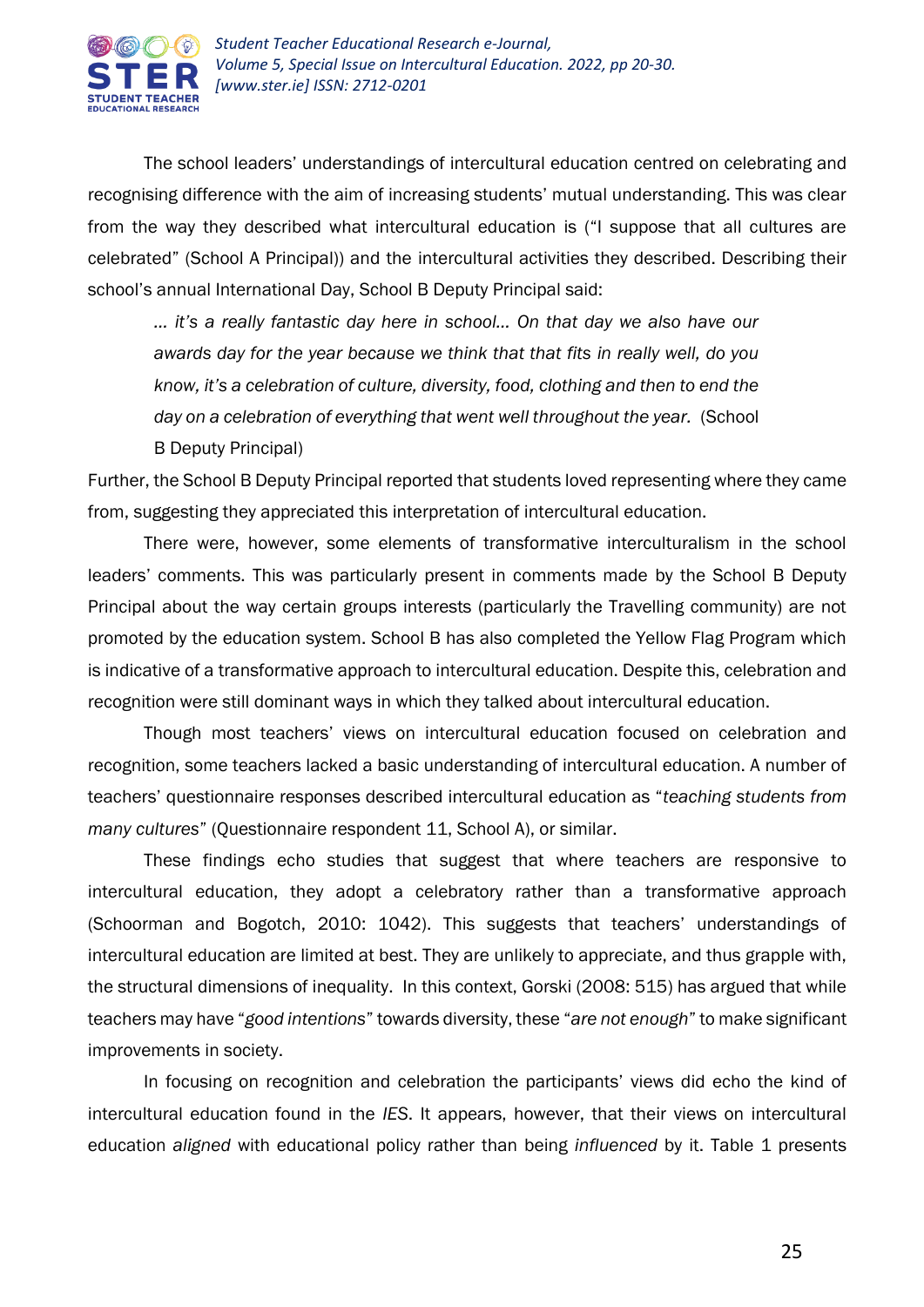

responses to questions about teachers' familiarity with intercultural education policies and confidence delivering intercultural education.

|                                                                   |      | Std.      |
|-------------------------------------------------------------------|------|-----------|
|                                                                   | Mean | Deviation |
| I have had the opportunity to become familiar with intercultural  | 2.68 | 1 2 1 1   |
| education policies that affect my work.                           |      |           |
| I feel confident delivering intercultural education as part of my | 3.36 | .953      |
| lessons.                                                          |      |           |
|                                                                   |      |           |

Table 4.3: Table Showing the Means and Standard Deviations Related to Participants' Familiarity and Confidence Regarding Intercultural Education

This suggests the teacher respondents felt slightly unfamiliar with policies related to intercultural education. There was a large, positive correlation between the two questions (*r*(20) = .60, *p* < .01), suggesting that as familiarity with intercultural policy rose, so did confidence delivering intercultural content in lessons. Despite this, respondents reported greater confidence in delivering intercultural education than they did familiarity with relevant policy. This suggests some teachers may deliver intercultural education based on their own perceptions of the concept rather than based on government policy.

Both school leaders reported that they believed government policies had relatively "little impact" (School A Principal) on the way intercultural education was delivered in their schools. When asked about policy, neither mentioned documents that specifically focus on intercultural education (such as the *IES* or the NCCA's guidelines on intercultural education (NCCA, 2006)) although both referenced other policies that affected their work, such as admissions policies. The School B Deputy Principal felt that intercultural education practice was very much driven by schools at local level:

*… it's all about what happens on the ground … for example, nobody told us to get involved in the Yellow Flag, nobody told us to have an International Day, nobody told us to take on restorative practice. That's all self-directed, self-directed by the school, by management, by teachers, erm, so I would say it's more driven at local level rather than at national level. It's grand having policy documents but again*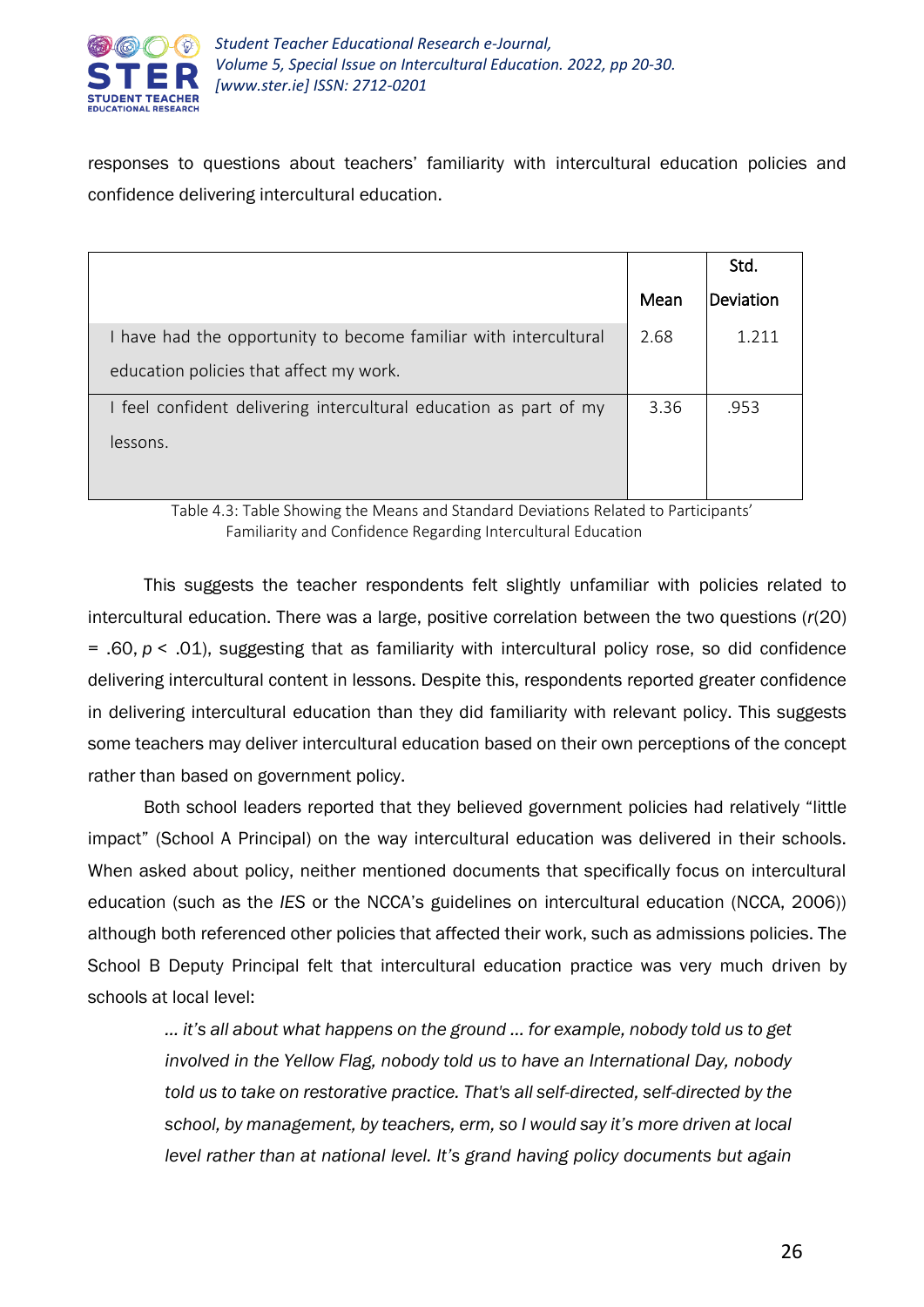

*unless there's somebody constantly pushing that … I think it's down to school level ultimately* (School B Deputy Principal).

For this school leader then, school staff, and specifically, having "somebody … pushing that" (ibid) and acting as a champion of interculturalism, were key in determining the direction and extent of intercultural education practice on the ground. School B engaged in significant intercultural work, some of which is described in the quotation above. The Deputy Principal felt all of this was selfdirected. Based on this school leader's view, national policies themselves do little to ensure that schools prioritise intercultural education. Whilst they may promote intercultural education, they are insufficient to ensure intercultural practices are enacted.

Given the lack of influence of intercultural policy, this raises the question of where ideas about intercultural education come from. Mueller and O'Connor (2007: 842-3) suggest that student teachers start their programmes with "pre-instructional frames of reference" in relation to diversity and intercultural education, that is, relatively stable opinions and beliefs formed in advance that they bring to their ITE programme and change little as a result of their studies. Though there is not sufficient data in this research to support this claim, one of the school leaders, School B Deputy Principal, spoke at length about the factors that influenced their commitment to interculturalism. They spoke passionately about disliking injustice and racism, which, it was suggested, largely stemmed from their upbringing:

> *… the household that I grew up in would have been very open - embrace everybody, nobody is different … 'cause I even remember [a] situation when I* was in school and *I* never liked to see difference or people being treated *differently for something like the amount of money you had or the clothes. And I really remember that, I remember that in primary school… I definitely think your schooling, your background, how your parents talk about difference, how your parents talk about poverty or people being rich or poor, I think all of that has a huge influence, erm, on your way of thinking* (School B Deputy Principal).

This 'open' upbringing was complemented by experiences at university, where School B Deputy Principal reported enjoying living with a diverse range of people. This understanding of diversity was further enhanced by working in a diverse school. Further, this Deputy Principal recognised that "some cultures find our education system limiting" due to its monocultural nature that some minority groups "might not feel included sometimes because their interests may not be included within the educational sphere". This suggests some elements of a transformative approach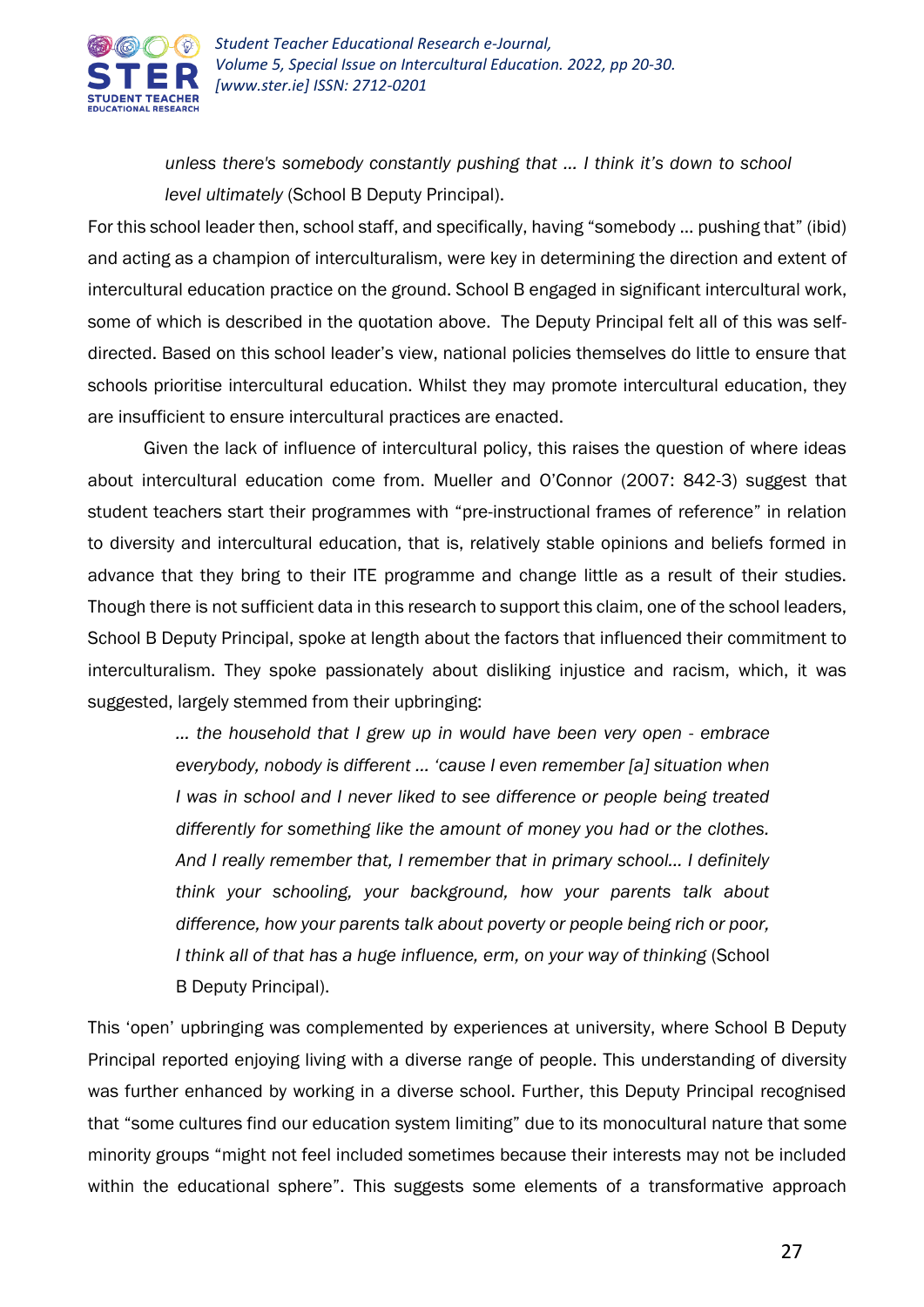

(Schoorman and Bogotch, 2010: 1042) to intercultural education in their thinking. For this particular school leader, therefore, their world view, shaped by their personal and professional experiences, seemed to be the driving factor behind a deep commitment to intercultural education.

#### **CONCLUSION**

Prior to the publication of the *IES* research suggested Irish teachers felt inadequately trained to teach interculturally (Devine, 2005: 65; Keogh and Whyte, 2002: 51). This research suggests that despite the introduction of the *Strategy*, some teachers still do not understand the concept of intercultural education. Further, where intercultural education is happening this appears to be at the behest of individual schools and/or teachers. This is indicative of a general laissez-faire approach to integration in Ireland (Boucher, 2010: 1). The *IES*, which sets a number of goals for schools but provides little information on how these were to be monitored or measured, reflects this laissez-faire trend. This researcher would therefore welcome a review of current intercultural education policies with a focus on ensuring their relevance to the classroom. Without proper benchmarking (Watt, 2006: 156), intercultural education is unlikely to become anything more than an add on.

Ideally, a review of intercultural education policy would move intercultural policies in a more transformative direction, with a focus on addressing injustice and white privilege. Though the two leaders in this research largely conceptualised intercultural education in terms of celebration and recognition, activities of this kind could be important first steps in the development of high-quality intercultural education. Perhaps these celebratory starting points are necessary for more transformative conceptualisations and actions to subsequently come about, and this study did identify some elements transformative thinking in the interview with the School B Deputy Principal. This was evident in their discussion of the Yellow Flag Programme and the way schooling may not adequately cater for Traveller students. The majority of their responses, however, still focused on celebration and recognition.

This research does have significant limitations including a small sample. It also did not adequately address the extent to which school leaders can actually influence intercultural activity in their schools. Finally, given teachers' relative lack of familiarity with intercultural education, participants may have been able to give more informed responses if they had been presented with some examples of intercultural teaching. These could, for example, have focused around the approaches and methodologies found in the NCCA's *Intercultural Education in the Post-Primary*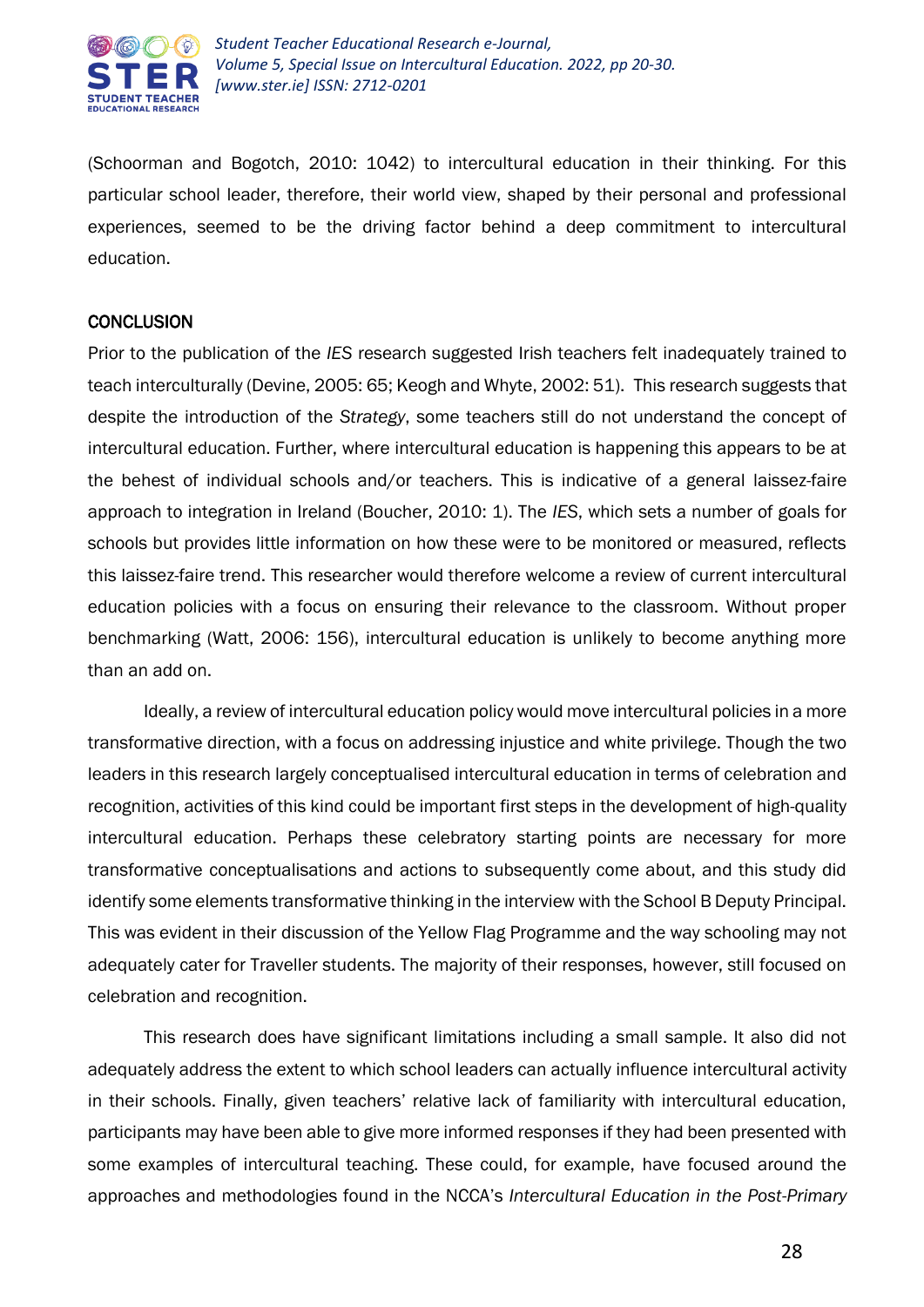

*School.* These focus on discussion, active learning, exploring multiple perspectives and promoting critical thinking in relation to diversity (NCCA, 2006: 80-87).

Despite these limitations, this research did gather some interesting data about school leaders' interpretations of intercultural education. School leaders have an important role to play in the way intercultural education is practised. Despite this, there is little research on school leaders and their responses to intercultural education. This research has highlighted how one school leader's personal worldview influenced their practice of intercultural education. This may provide an impetus for more research with these actors in the enactment of intercultural education.

#### ACKNOWLEDGEMENTS

I would like to thank my supervisor, Dr Elain Keane, for her support and patience whilst helping me to complete this research. Her guidance was invaluable and helped my often-vague plans become reality. I would also like to thank the staff of NUIG's School of Education for their help throughout my course, particularly Dr Niamh Flynn and Dr Andrea Lynch who helped me with elements of this thesis. I am grateful to the teachers who gave up their time to take part in this research. In particular, I would like to thank the school leaders who did so much to enable my research to take place and made themselves available to be interviewed. Finally, I would like to thank my wife, Laura, without whom none of this would have been possible!

#### **REFERENCES**

- Antonsich, M (2016) 'Interculturalism versus multiculturalism The Cantle-Modood debate'. *Ethnicities*, 16 (3), pp 470-493.
- Bhopal, K. and Rhamie, J. (2014) 'Initial teacher training: understanding 'race', diversity and inclusion'. Race, *Ethnicity and Education*, 17 (3), pp 304-325.
- Cohen, L., Manion, L. and Morrison, K. (2011) *Research Methods in Education*, 7th Edition. Abingdon: Routledge.
- Boucher, G. (2010) 'The Entrenchment of Ireland's Laissez-Faire Integration Policy'. *Translocations: Migration and Social Change*, 6 (2), pp 1-7.
- Bryan, A. (2009) 'The intersectionality of nationalism and multiculturalism in the Irish curriculum: teaching against racism?' *Race, Ethnicity and Education*, 12 (3), pp 297-317.
- Bryan, A. (2010) 'Corporate multiculturalism, diversity management, and positive interculturalism in Irish schools and society'. *Irish Education Studies*, 29 (3), pp 253-269
- Bryan, A. and Bracken, M. (2011) ''They Think the Book is Right and I am Wrong': Intercultural Education and the Positioning of Ethnic Minority Students in the Formal and Informal Curriculum' published in *The Changing Faces of Ireland* edited by M Darmody, N Tyrrell and S Song . Rotterdam: Sense Publishers
- Bryman, A. (2012) *Social Research Methods* (4th edition). Oxford: Oxford University Press.
- Charmaz, K. (2014) *Constructing Grounded Theory* (2nd edition). London: Sage.